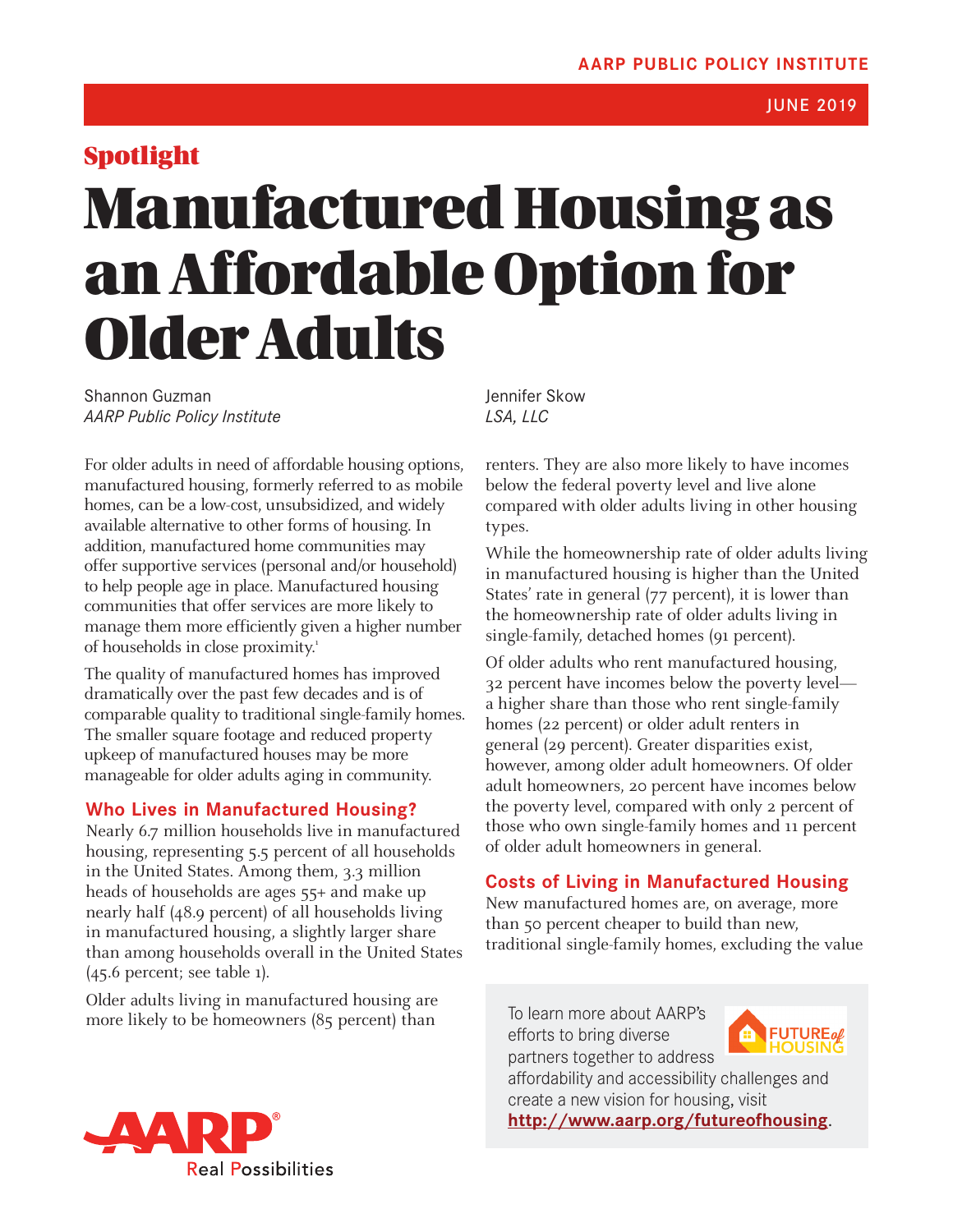#### <span id="page-1-0"></span>TABLE 1

**Household Comparison among Older Adults in Manufactured Homes; Single-Family, Detached Homes; and US Housing Stock**

|                                            | <b>US</b><br><b>Housing Stock</b> | Single-Family,<br><b>Detached Homes</b> | <b>Manufactured Homes</b> |
|--------------------------------------------|-----------------------------------|-----------------------------------------|---------------------------|
| Head of Householder 55+*                   | 55,240                            | 38,177                                  | 3,271                     |
| $55 - 64$                                  | 45%                               | 45%                                     | 44%                       |
| $65 - 74$                                  | 32%                               | 33%                                     | 33%                       |
| $75+$                                      | 23%                               | 22%                                     | 23%                       |
| <b>Married</b>                             | 47%                               | 57%                                     | 36%                       |
| <b>1-Person Household</b>                  | 36%                               | 27%                                     | 43%                       |
| <b>Male</b>                                | 37%                               | 38%                                     | 42%                       |
| Renter                                     | 23%                               | 9%                                      | 15%                       |
| % renter with income<br>below poverty line | 29%                               | 22%                                     | 32%                       |
| <b>Homeowner</b>                           | 77%                               | 91%                                     | 85%                       |
| % owner with income<br>below poverty line  | 11%                               | 2%                                      | 20%                       |

Source: 2017 American Housing Survey.

\*Household numbers in 1,000s.

of the land (table 2). The average cost per square foot is \$50.42 for a new manufactured home versus \$111.05 for a new site-built home.

#### **Decline in New Shipments**

The number of manufactured homes shipped each year has decreased from an average of 242,000 per year between 1977 and 1993 to just 92,500 units in [2](#page-4-0)017.<sup>2</sup> Because manufactured homes are often titled as personal property (76 percent of houses shipped in 2017 were designated as such), it is difficult for potential buyers to obtain financing, which is often in the form of higher-interest, shorter-term, and personal property loans. Financing may be less of an issue for older adults if they purchase a

manufactured home later in life with cash from the sale of a previous home.<sup>[3](#page-4-0)</sup>

#### **The HUD Code**

Manufactured homes differ from all other homes in that they are built according to the Federal Manufactured Home Construction and Safety Standards, which are administered by the US Department of Housing and Urban Development (HUD). Implemented in 1976, and commonly referred to as the "HUD code," the regulations set standards for size, exits, energy efficiency, fire safety and life safety (emergency/ evacuation systems), material and construction quality, durability, and transportability. These

#### TABLE 2

**Average Cost per Square Foot of Manufactured and Site-Built Homes**

| <b>Type of Home</b>           | <b>Average Cost,</b><br><b>Excluding Land</b><br>Value | <b>Average Square</b><br><b>Footage</b> | <b>Average Cost</b><br>per Square Foot |
|-------------------------------|--------------------------------------------------------|-----------------------------------------|----------------------------------------|
| <b>New Manufactured Homes</b> | \$71,900                                               | 1.426                                   | \$50.42                                |
| <b>New Site-Built Homes</b>   | \$293,727                                              | 2,645                                   | \$111.05                               |

Source: 2017 Manufactured Housing Survey, US Census Bureau.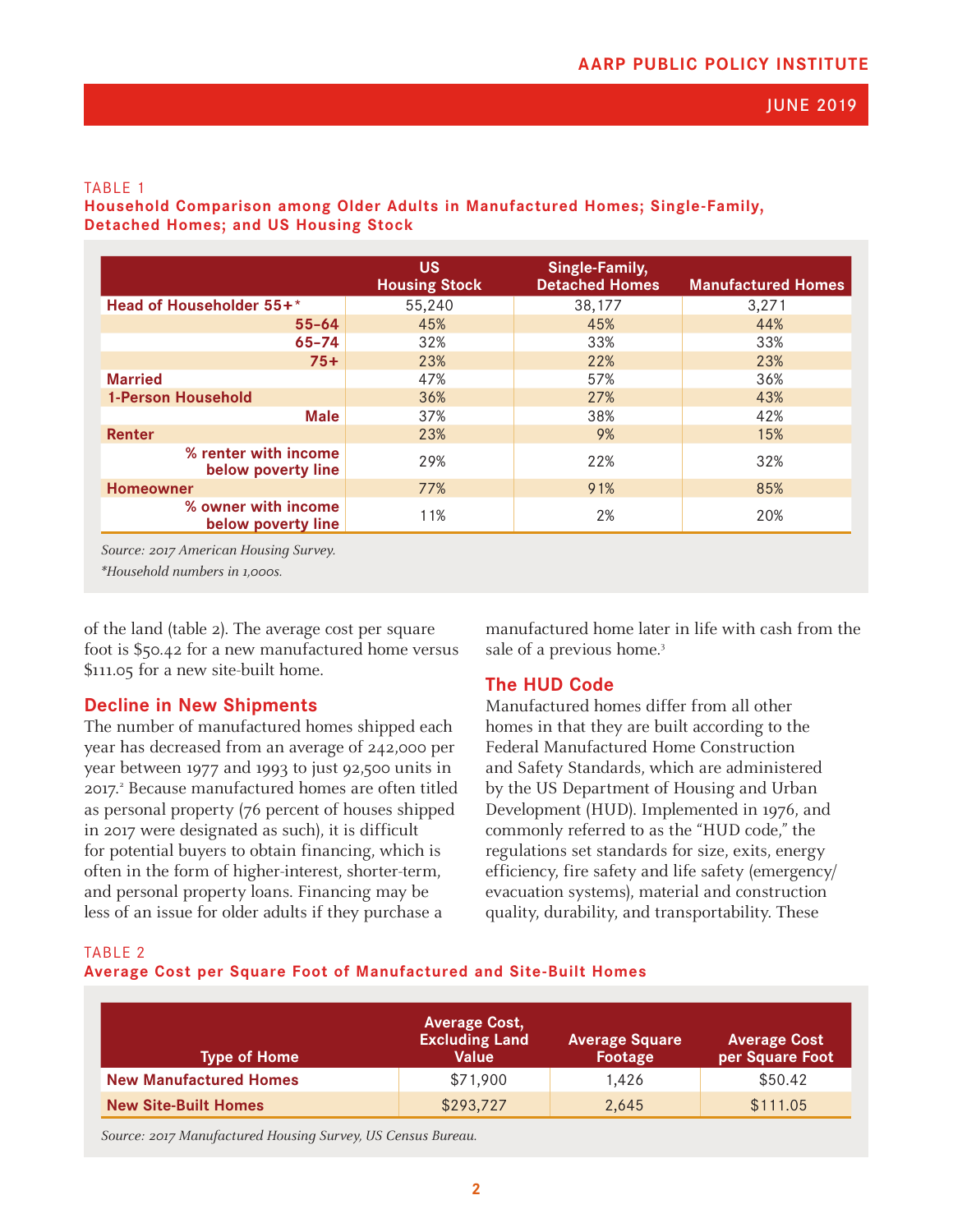#### JUNE 2019

<span id="page-2-0"></span>standards preempt local and state building codes, enabling lower costs through mass production. Manufactured housing built since 1976 is safer, more energy efficient, and longer lasting than the pre–HUD code product.[4](#page-4-0)

After Hurricane Andrew destroyed many Florida communities, the HUD code was updated in 1994 and again in 1999 to make manufactured home foundations safer and the units better able to withstand high-speed winds.<sup>5</sup> Since then, the HUD code has been updated more regularly, mandated by The Manufactured Home Improvement Act of 2000, to more accurately resemble commonly accepted residential building standards.<sup>6</sup>

Even with more stringent requirements, however, approximately 9 percent (592,000) of families in manufactured homes still live in inadequate conditions, including 2 percent (191,000) that live in severely inadequate conditions.<sup>[7](#page-4-0)</sup> Among occupied manufactured homes, the median year built is 19[8](#page-4-0)9,<sup>8</sup> indicating that a significant portion of those living in manufactured homes are housed in older stock. Residents who live in older manufactured homes, and in particular, pre-1976 product, are at particular risk of living in substandard conditions.

#### **Obstacles to Manufactured Housing**

Local communities often restrict the placement of manufactured homes through local zoning codes that dictate the size, design, and location of units. Manufactured homes can be banned from singlefamily neighborhoods or they can be limited by stringent regulations, such as requiring larger lot sizes for manufactured homes than for site-built homes, restricting the number of units that can be placed on a lot and requiring additional onsite installation and landscaping standards.<sup>[9](#page-4-0)</sup>

These zoning restrictions impede the production of new manufactured homes in urban and suburban areas and may explain why manufactured housing units are disproportionately located in rural and unincorporated areas. Nearly half (49 percent) of manufactured housing units are located outside a metropolitan statistical area compared with 22 percent of all single-family, detached housing units.<sup>10</sup> Limitations on the production of

manufactured housing reduce low-cost housing choices for low- and moderate-income households.

#### **Manufactured Housing Communities**

The Manufactured Housing Institute estimates that there are 40,000 manufactured home communities in the United States. Similar to a condominium structure, residents own their unit but pay monthly fees toward rent for the land on which the home sits, as well as general maintenance and management of the common facilities.<sup>[11](#page-4-0)</sup> Unlike a condominium, however, the manufactured homeowner has a tenant–landlord relationship with the park owner and is not represented on a management board. Leasing a lot in a manufactured home community can expand homeownership to low- and moderate-income residents because the land is not included in the cost of the home.

Another potential advantage to manufactured housing communities is that homes may be clustered together. Older residents might live closer to one another, making social interaction more likely. In addition, supportive services (e.g., meals on wheels or at-home care) can be delivered more efficiently if needed across multiple homes.

#### **The Land Ownership Challenge**

Without control over the land, residents have fewer legal protections than other homeowners. Those unwilling or unable to risk moving their home either sell, sometimes at a fraction of the original value, or abandon the home altogether. This prevents the home from becoming a true asset-building vehicle for its owners.<sup>12</sup> Despite the common perception that manufactured homes are mobile, once the home has been installed on its first site, it is expensive to move. It can cost \$20,000 to \$30,000, according to the National Manufacturer's Homeowner's Association, and can cause significant structural damage that may reduce the home's value. That reality can discourage residents from moving and make them vulnerable to frequent and excessive land rent increases, poor maintenance and management of the grounds, or the conversion of the park to a different use altogether.<sup>[13](#page-4-0)</sup>

There are ways residents can gain control over their communities. Some park tenants have collectively purchased their community as a cooperative, giving them control over the sale, management, and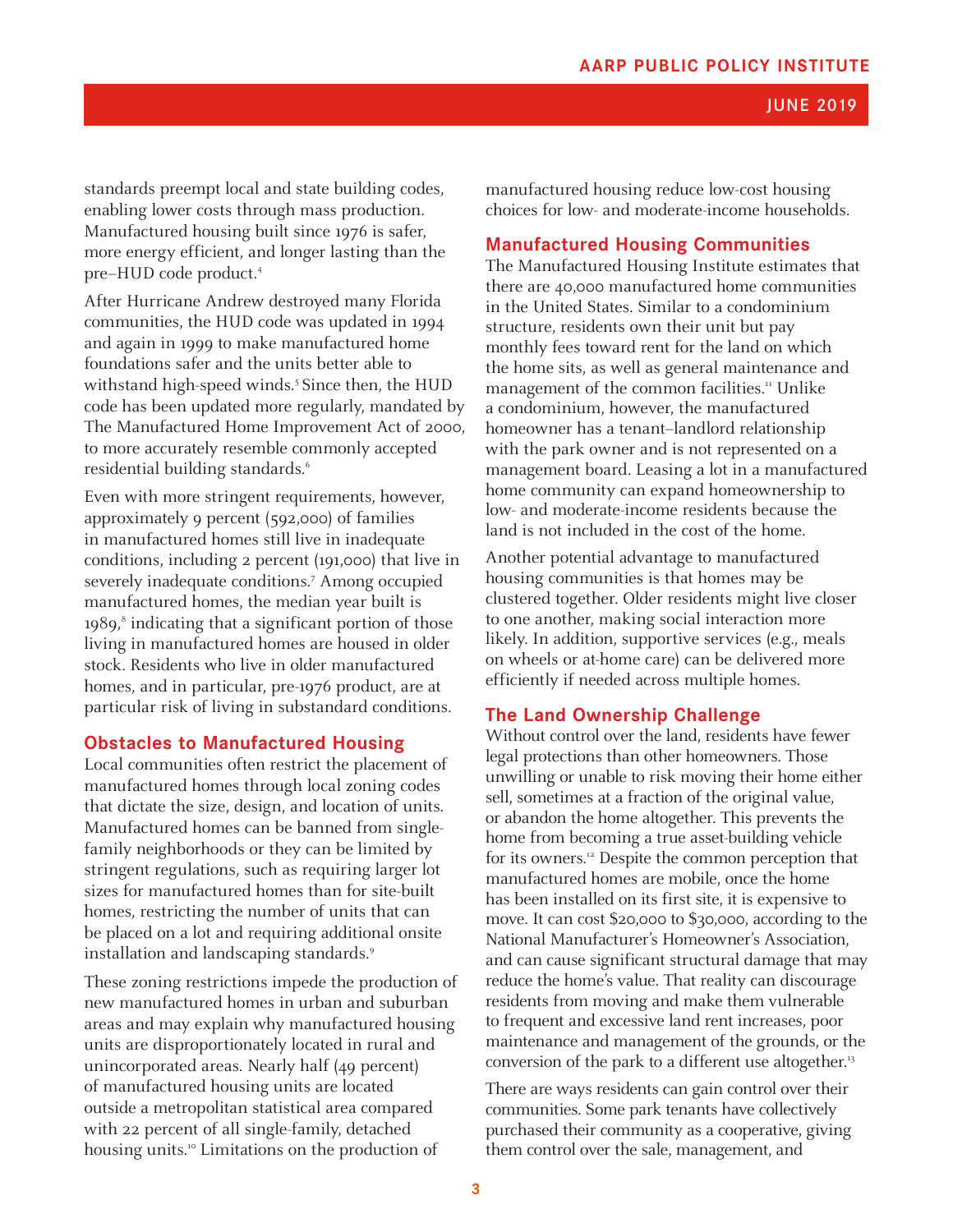#### JUNE 2019

<span id="page-3-0"></span>maintenance of the property while still maintaining individual ownership over their home. Collective ownership of the land eliminates the risk of community closure, stabilizes monthly lot fees, and promotes a sense of control over one's community. Recognizing that resident ownership of land is a proven strategy in manufactured home communities, 19 states have "opportunity to purchase" policies that require or encourage park owners to give notice

to homeowners so they can organize and secure financing before the land is sold on the open market.<sup>14</sup>

Ownership of the community through a nonprofit or a community land trust is another strategy to prevent closure and unfair park practices as well as retain affordability. In this scenario, a third party owns the land and rents to homeowners under longer-term leases with a commitment to the longterm preservation of affordability.

#### **Case Study: Green Pastures Senior Cooperative**

Green Pastures Senior Cooperative is a residentowned manufactured housing community in Redmond, Oregon, managed by a membershipelected board of directors and restricted to independent adults ages 55+. The cooperative collectively purchased a 51-lot, 9-acre park for \$1.4 million in 2009 after the owner of the community decided to sell. After the closing, the cooperative spent \$50,000 to repave roads and enclose trash receptacles, and take care of other deferred maintenance. Members own their homes, but each homeowner is charged about \$350 per month to cover the community's operating expenses.<sup>a</sup>

Financing came from a low-interest loan of \$1.05 million from Network for Oregon Affordable Housing, a second-position loan of \$463,000



Manufactured home in the Green Pastures Senior Cooperative Community

from Community and Shelter Assistance Corporation (CASA) of Oregon, and a \$100,000 grant from Oregon Housing Community Services. In exchange for this type of financing, the community agreed to set aside half of the lots for low- and moderate-income households,<sup>b</sup> although more than 80 percent of its households earn less than 60 percent of the county's area median income and are considered low income. $\circ$ 

Founded in 1988, CASA of Oregon has been involved in preserving manufactured housing since 2006; it is one of nine certified technical assistance providers for Resident-Owned Communities (ROC) USA.<sup>d</sup>

Green Pastures is one of many examples of resident-led ownership of manufactured housing communities. ROC USA is a nonprofit that was formed in 2008 and has overseen the transformation of more than 200 manufactured housing parks to resident-owned communities in 15 states across rural, suburban, and metropolitan settings. ROC USA's efforts thus far have proved successful, as none of the resident-owned communities has failed, faced foreclosure, filed for bankruptcy, or sold its community.<sup>e</sup>

a Green Pastures Senior Cooperative Board. Email/Phone Correspondence in December 2018.

<sup>&</sup>lt;sup>b</sup> Network for Oregon Affordable Housing, Properties Financed Index: Green Pastures Senior Park, accessed October 2018, [https://noah-housing.org/docs/project\\_profiles/green\\_pastures.pdf.](https://noah-housing.org/docs/project_profiles/green_pastures.pdf)

c Dan Elliot, "Manufactured Housing: Challenges and Opportunities," A Presentation to Oregon Housing Stability Council, Salem, OR, 2016.

<sup>&</sup>lt;sup>d</sup> ROC-USA, *Network Affiliates*, accessed April 2019, [https://rocusa.org/about-roc-usa/network-affiliates/.](https://rocusa.org/about-roc-usa/network-affiliates/)

<sup>&</sup>lt;sup>e</sup> Chelsea Catto, "Manufactured Housing Cooperatives: Innovations in Wealth-Building and Permanent Affordability," Journal of Affordable Housing and Community Development Law 26, no. 1 (2017), pp 13–21.